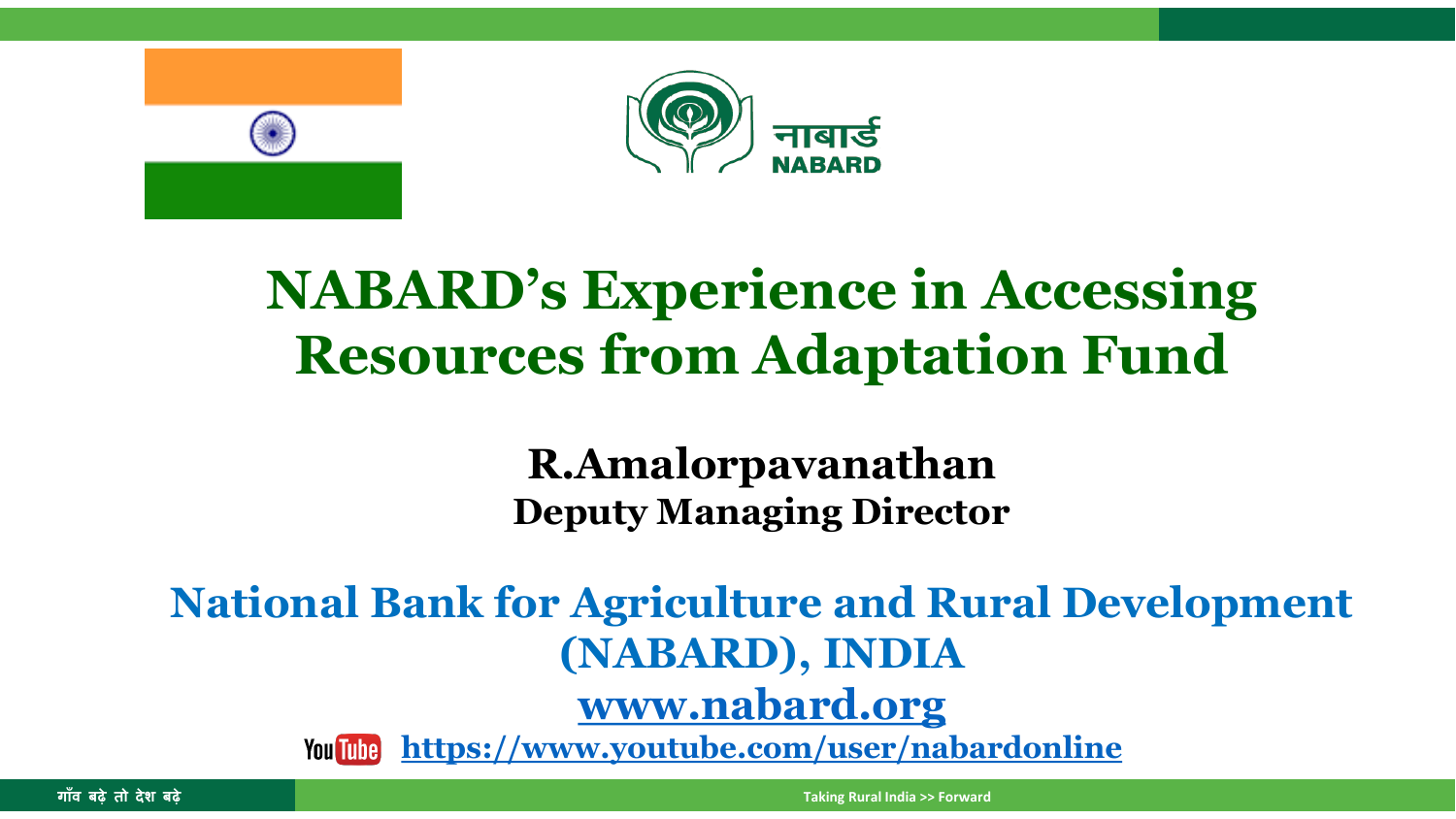### **About NABARD**



US \$ 43 b -Apex Development Finance Institution owned by Govt. of India and Reserve Bank of India

31 Regional Offices at Provinces 400 District Offices, 4 Specialized subsidiaries 2,623 - Multidisciplinary Professionals

**Partner Institutions: (1)Banks & NBFCs (2) Multilateral** and Bilateral Institutions (3) State Govts. and State Corporations (4) Corporates (5) CSO

#### NIE for NAFCC, AFB, GCF

#### **Functions**

- Credit Planning
- Developmental Initiatives
- Credit & Refinance
- Policy Advocacy
- **Supervision of** Rural Banks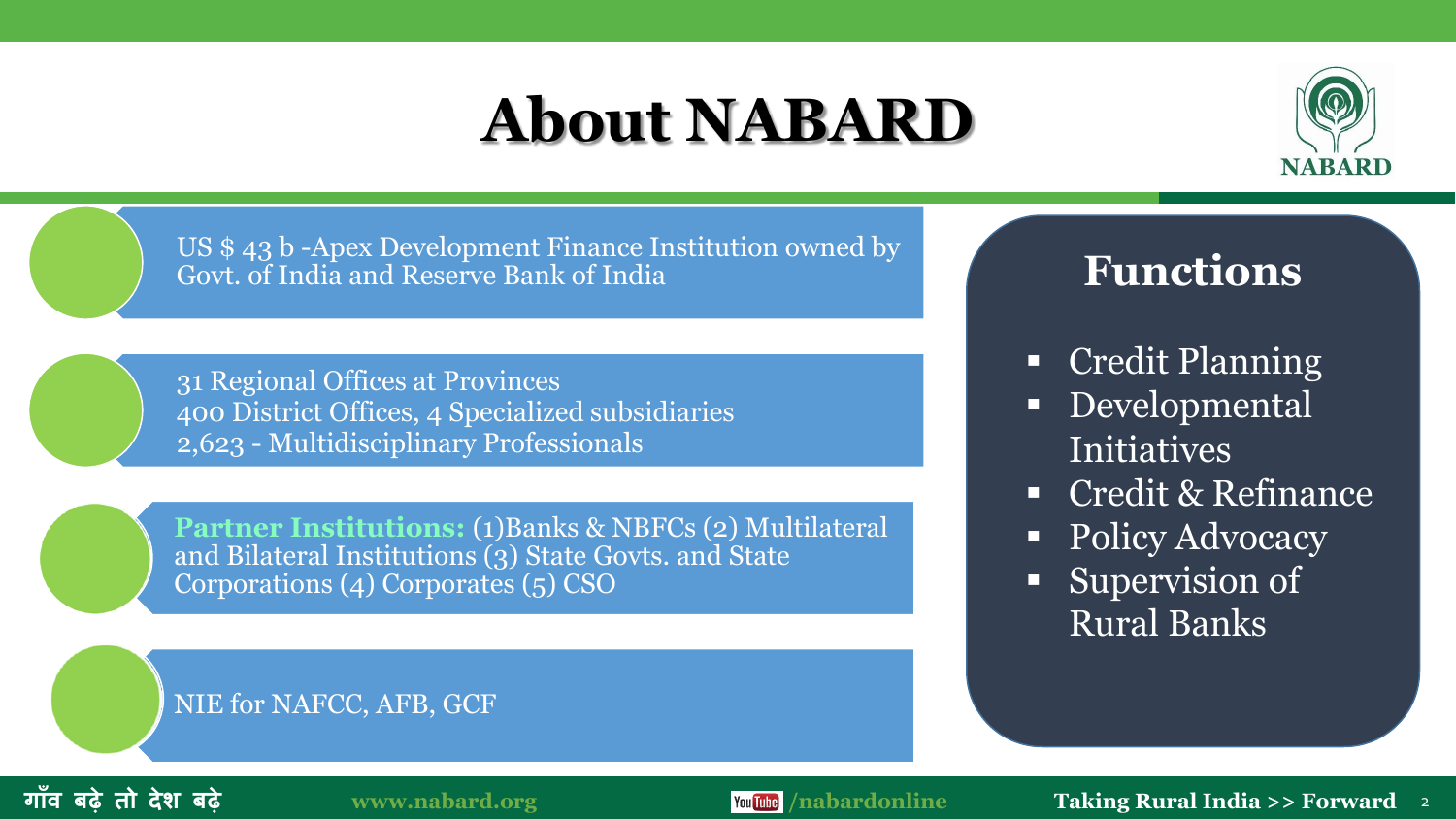### **NABARD and Climate Finance**



Traditionally Climate Conscious Financing- 28% of NABARD's business is linked to climate change related areas/activities

**Adaptation** - Agriculture, irrigation, soil & water conservation, command area development, animal husbandry, fisheries, watershed, tree farming, livelihood, etc. **Mitigation** – Forestry, captive plantation, rejuvenation of plantation, solar, biogas etc.

**Policy advocacy** – Norms for ground water exploitation, eucalyptus plantation, model projects etc.



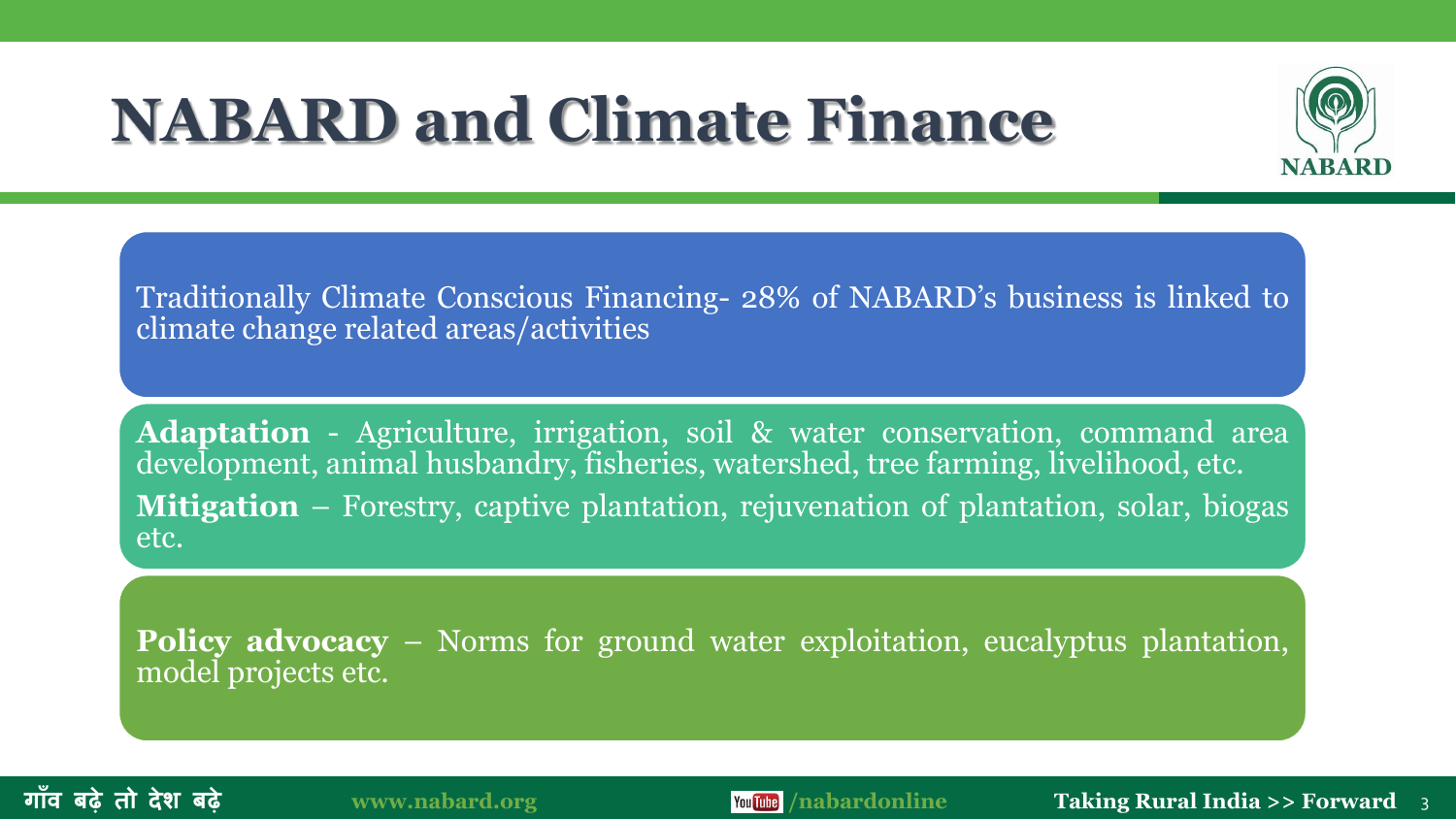### **Accreditation Process of NABARD as NIE**



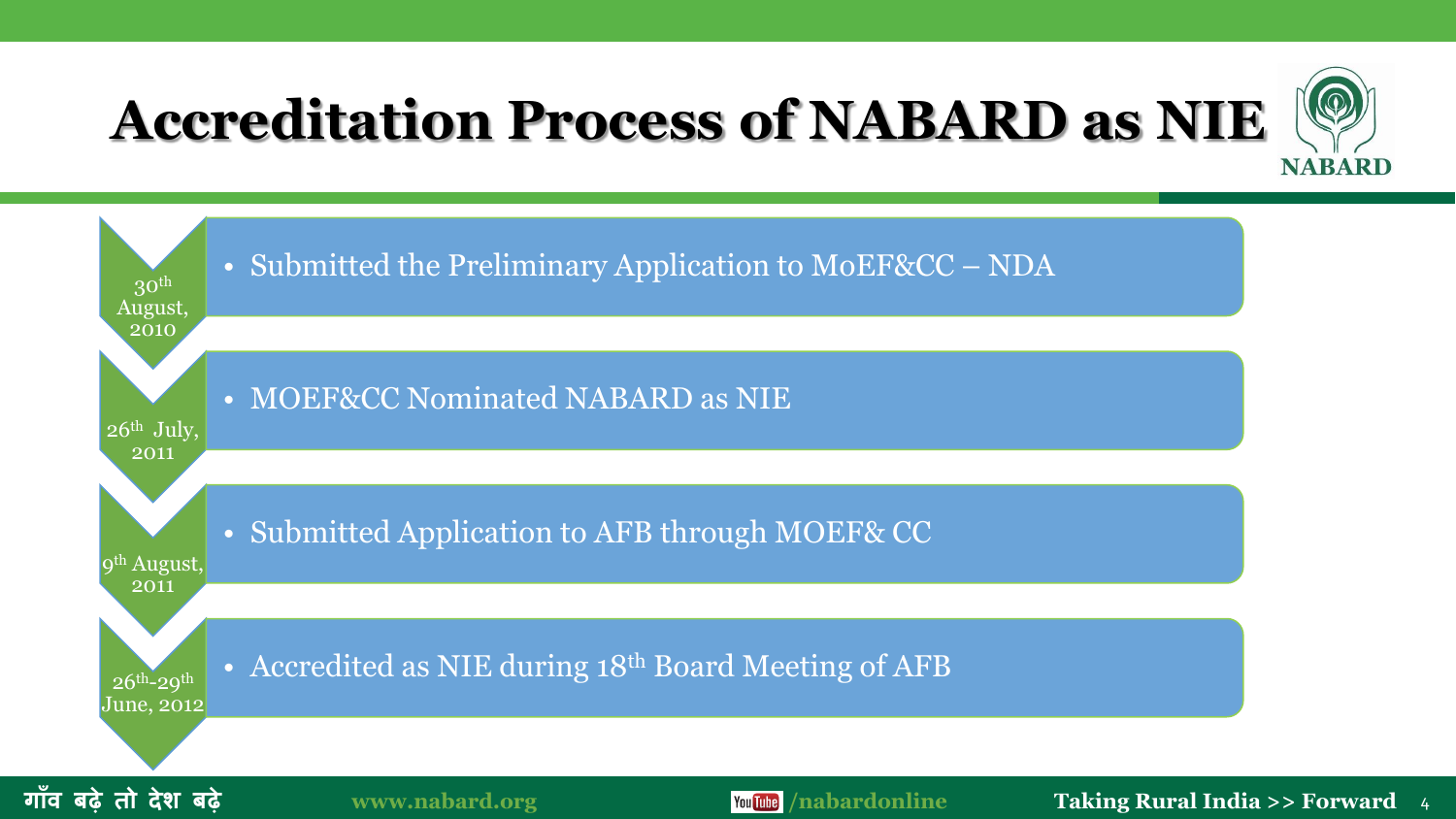# **Projects Supported under AFB**



| <b>Sr</b><br>No. | <b>Name of the Project (USD Million)</b>                                                                                                                 | <b>Date of Submission</b><br>and Sanction |
|------------------|----------------------------------------------------------------------------------------------------------------------------------------------------------|-------------------------------------------|
| 1.               | Integrated Mangrove Fish Farming Systems for Coastal Areas against Sea Level Rise –<br>(0.69)                                                            | Dec-2013<br>Oct-2014                      |
| $\boxed{2}$ .    | Enhancing Adaptive Capacity And Increasing Resilience of $SF / MF - (2.51)$                                                                              | Dec-2013<br>Oct-2014                      |
| $\vert 3.$       | Building Adaptive Capacities of Small Inland Fishers for Climate Resilience and Livelihood<br>Security $- (1.79)$                                        | Dec-2013<br>April -2015                   |
| 4.               | Climate Proofing of Watershed Development Projects in the States of Rajasthan and Tamil<br>Nadu – $(1.34)$                                               | $May - 2013$<br>Oct-2015                  |
| 5.               | Climate Smart Actions and Strategies in North Western Himalayas Region for Sustainable<br>Livelihoods of Agriculture Dependent Hill Communities – (0.96) | $Dec - 2013$<br>Oct-2015                  |
| 6.               | Building Adaptive Capacities in Communities, Livelihoods, and ecological Security in the<br>Kanha- Pench Corridor- Concept Note - (2.50)                 | $\text{Aug} - 2015$<br>$Oct - 2015$       |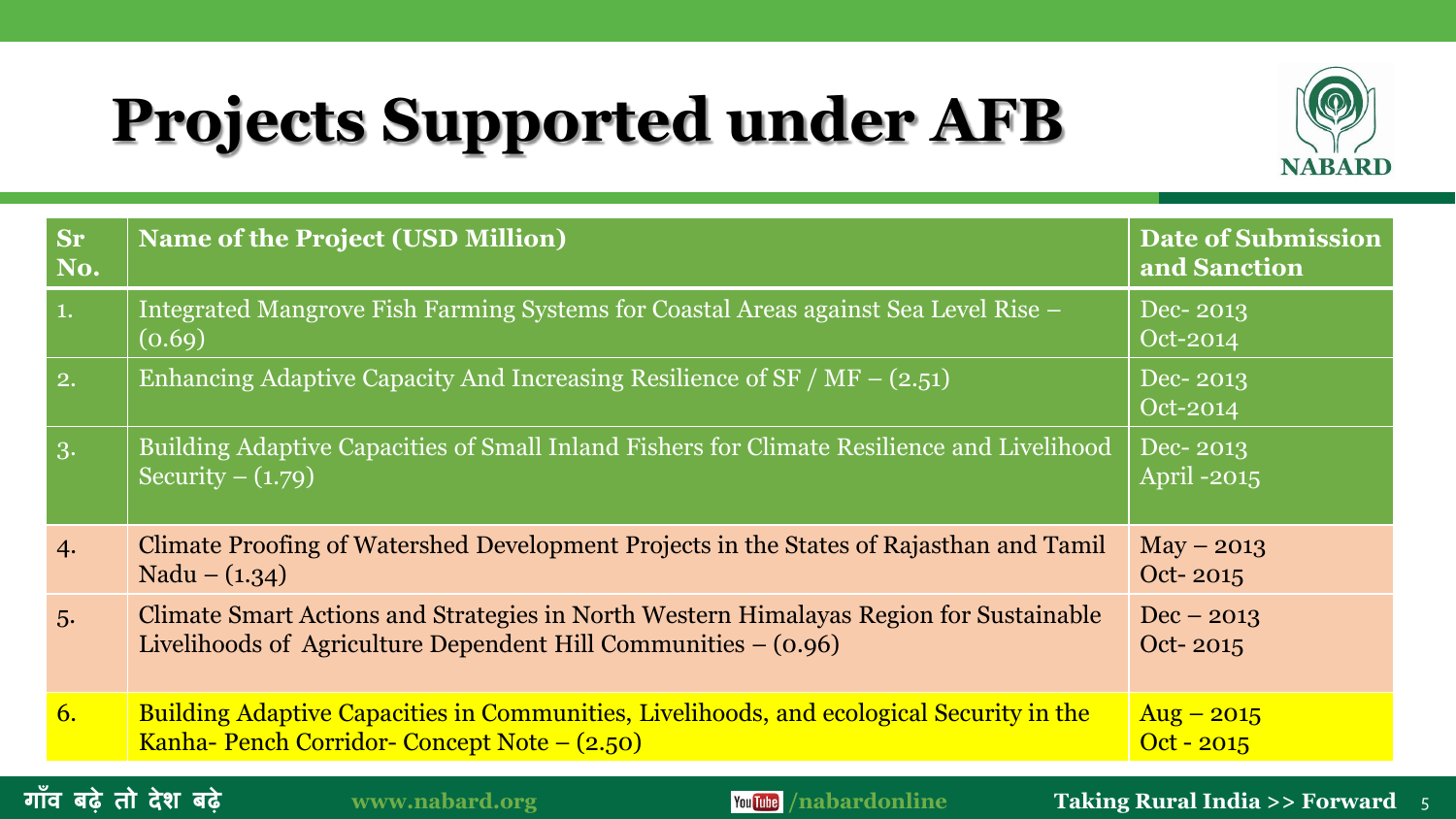## **Challenges in Accessing Fund**



Augmenting of Capacity of NIEs before Accreditation Process

Capacity building of Executing Entities

Distinguishing adaptation projects from developmental projects

Sectoral expertise for project development

Information / data availability issues for local climate analysis

Project level vulnerability assessment approaches /methodology not standardized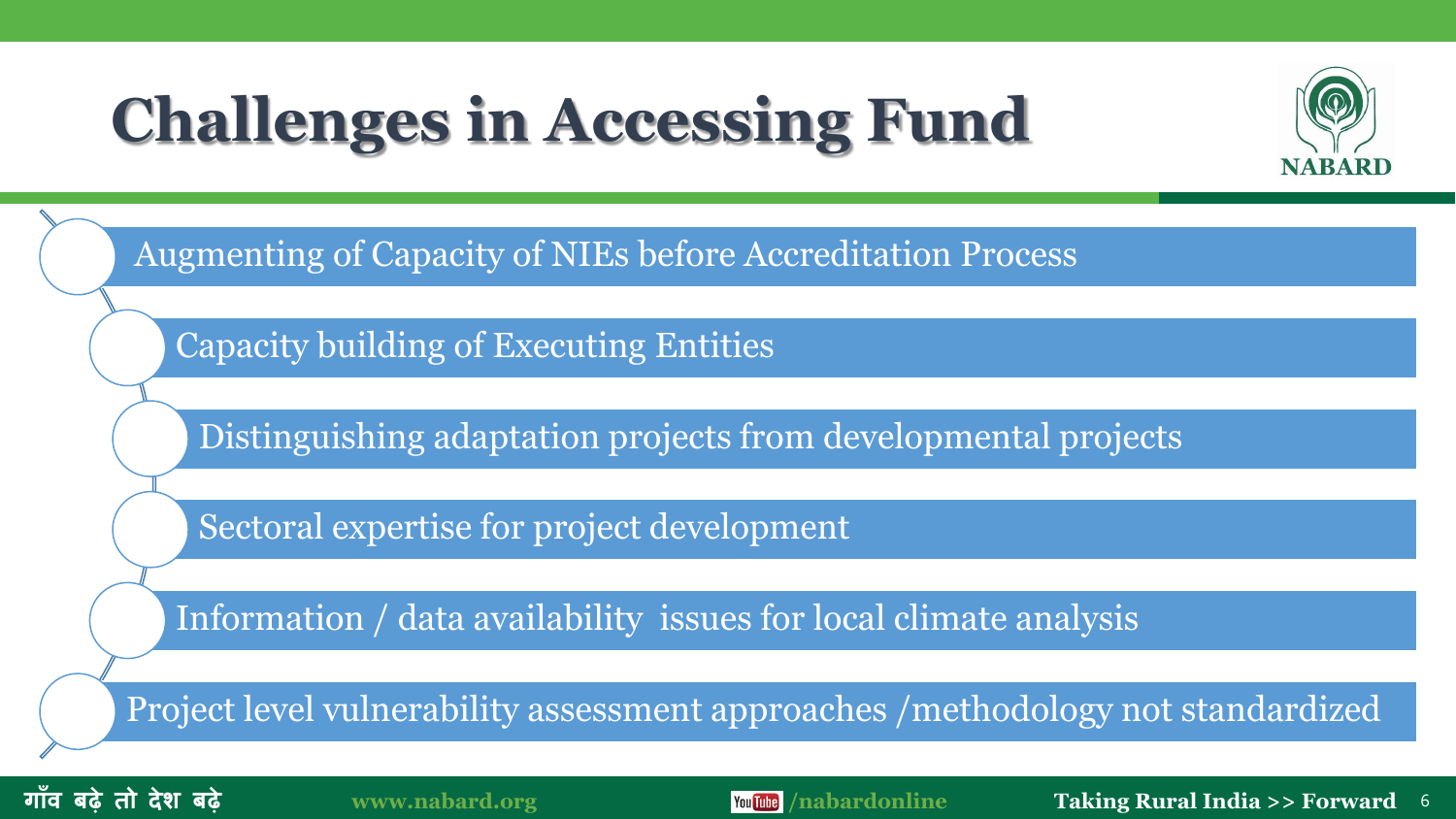## **Efforts to Address the Challenges**



Awareness Creation – National / Regional/State Level Sensitization Meets

Capacity Building of Stakeholders

Development of guidelines, project appraisal & screening tools, and review mechanism

Training Manual on Capacity Development on Climate Change

Interface with Government, public bodies, research institutions

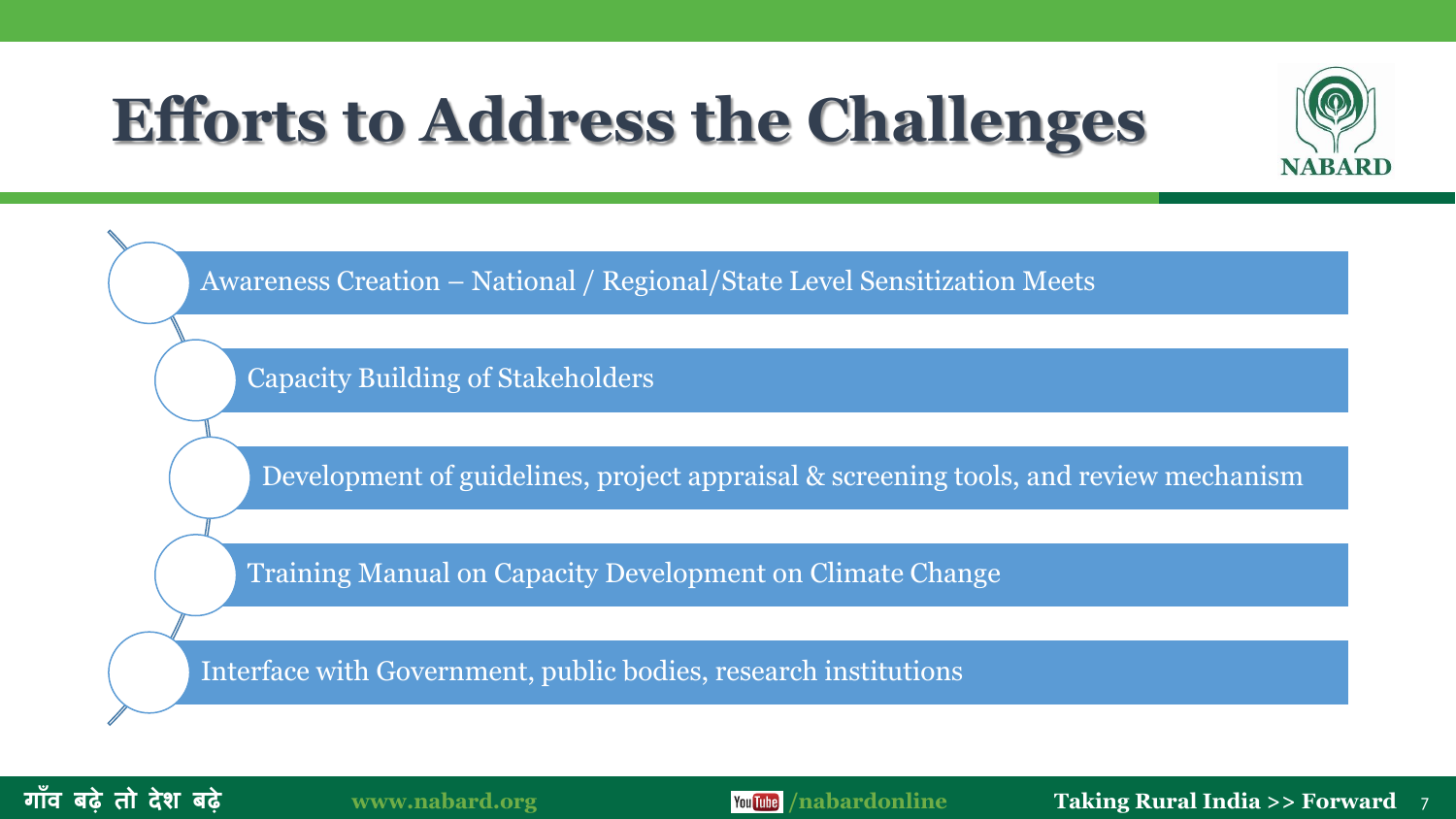# **Key Learnings of working with AF**



Fund requires specifics and standards in terms of technical, management, and execution

Continuous capacity building at every stage for accessing fund

Alignment of Projects with the State/ Regional and National policies

Emphasis on mainstreaming / sustainability

**Stakeholder** consultation and vulnerability assessment

Implementing through Community Based Organizations (CBOs)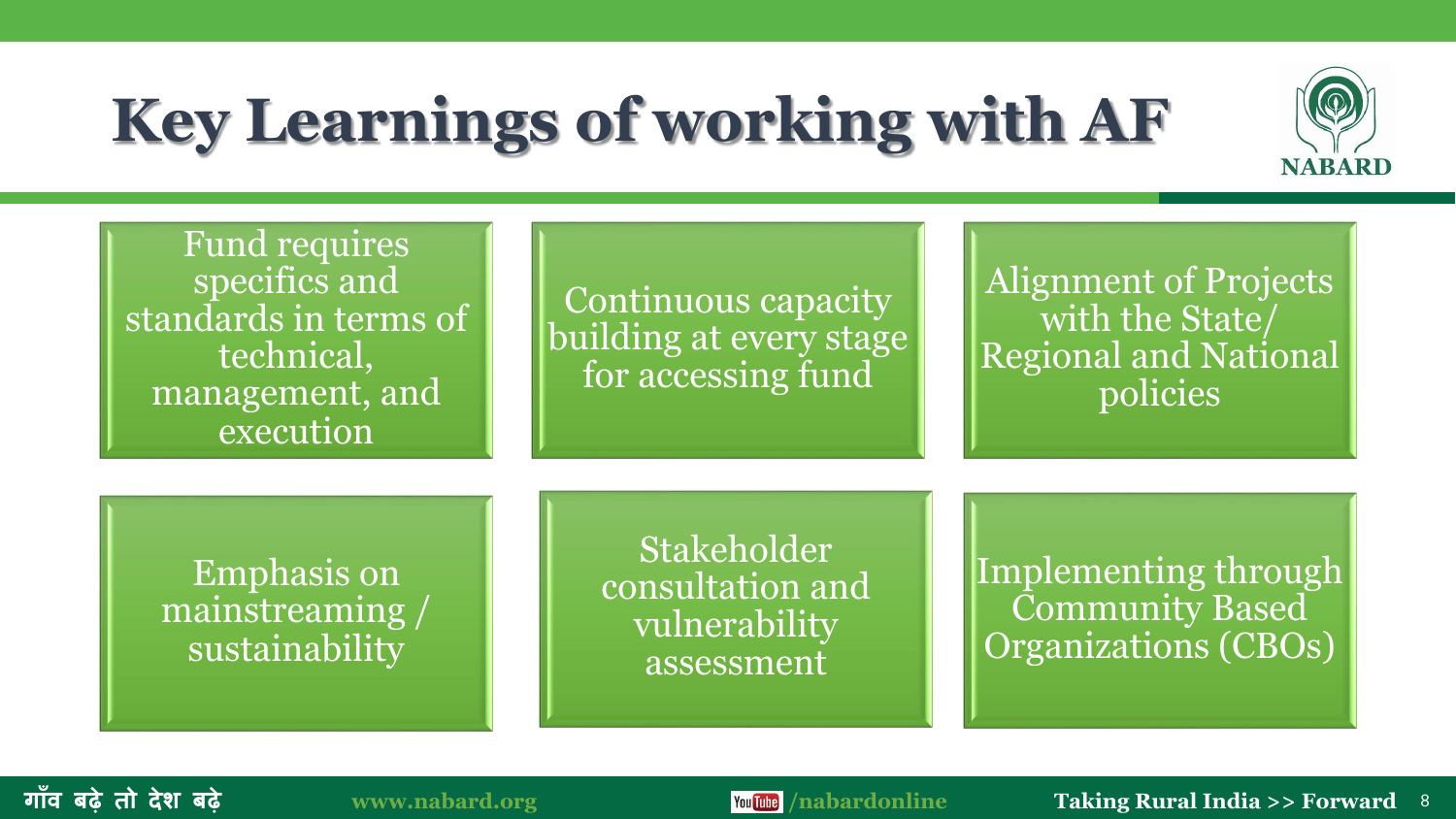### **Direct Access Advantages**